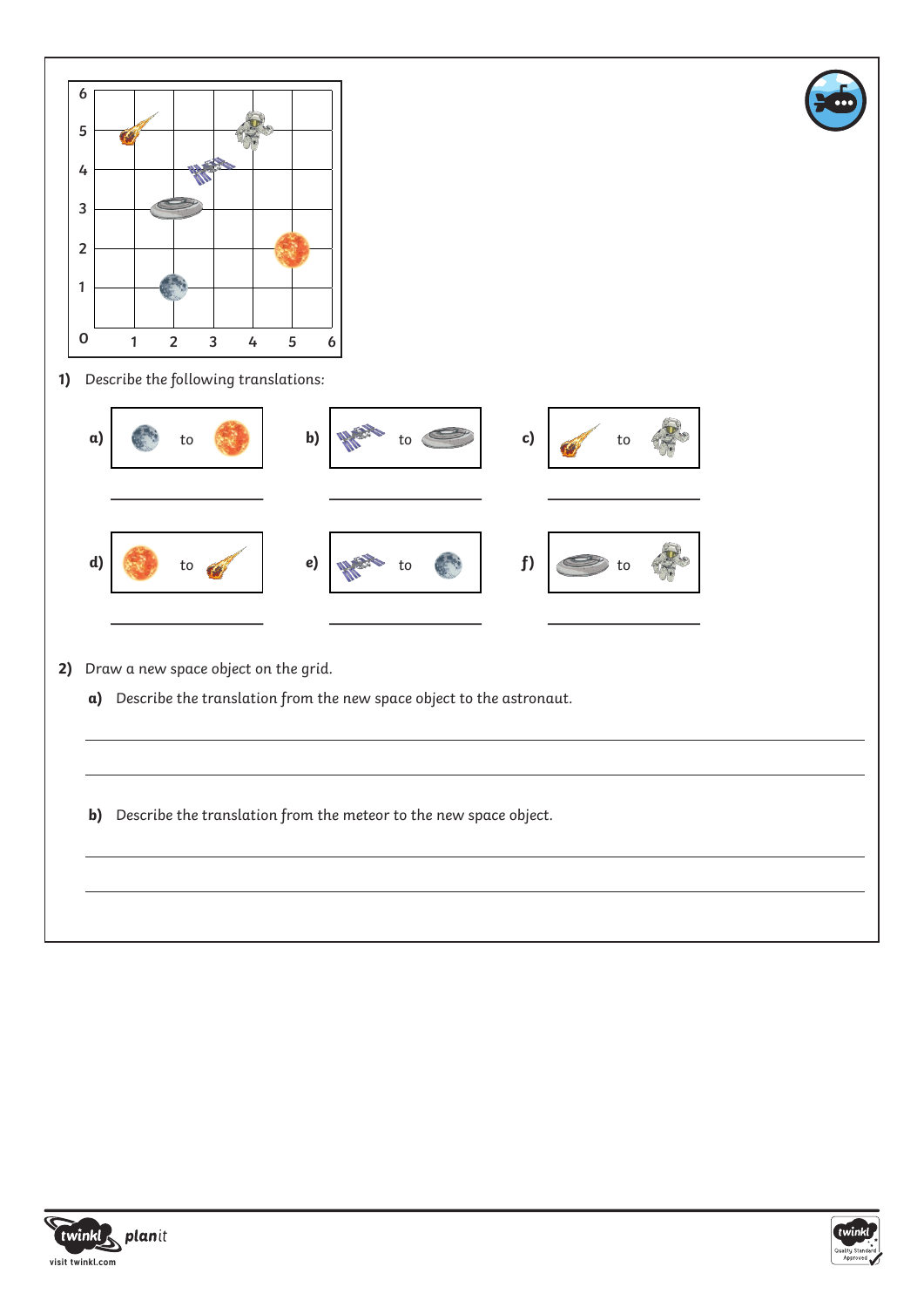A group of children are describing the translations of the stars on this grid. Decide if their statements are true or false. Explain your reasoning.



- **1)** Kaspar says, 'The translation from D to E is 1 down and 7 right.'
- **2)** Veronica says, 'The translation from B to A is 6 left and 5 up.'
- **3)** Arthur says, 'The translation from C to D is 5 right and 6 up.'
- **4)** Harriet says, 'The translation from E to B is 9 down and 8 right.'